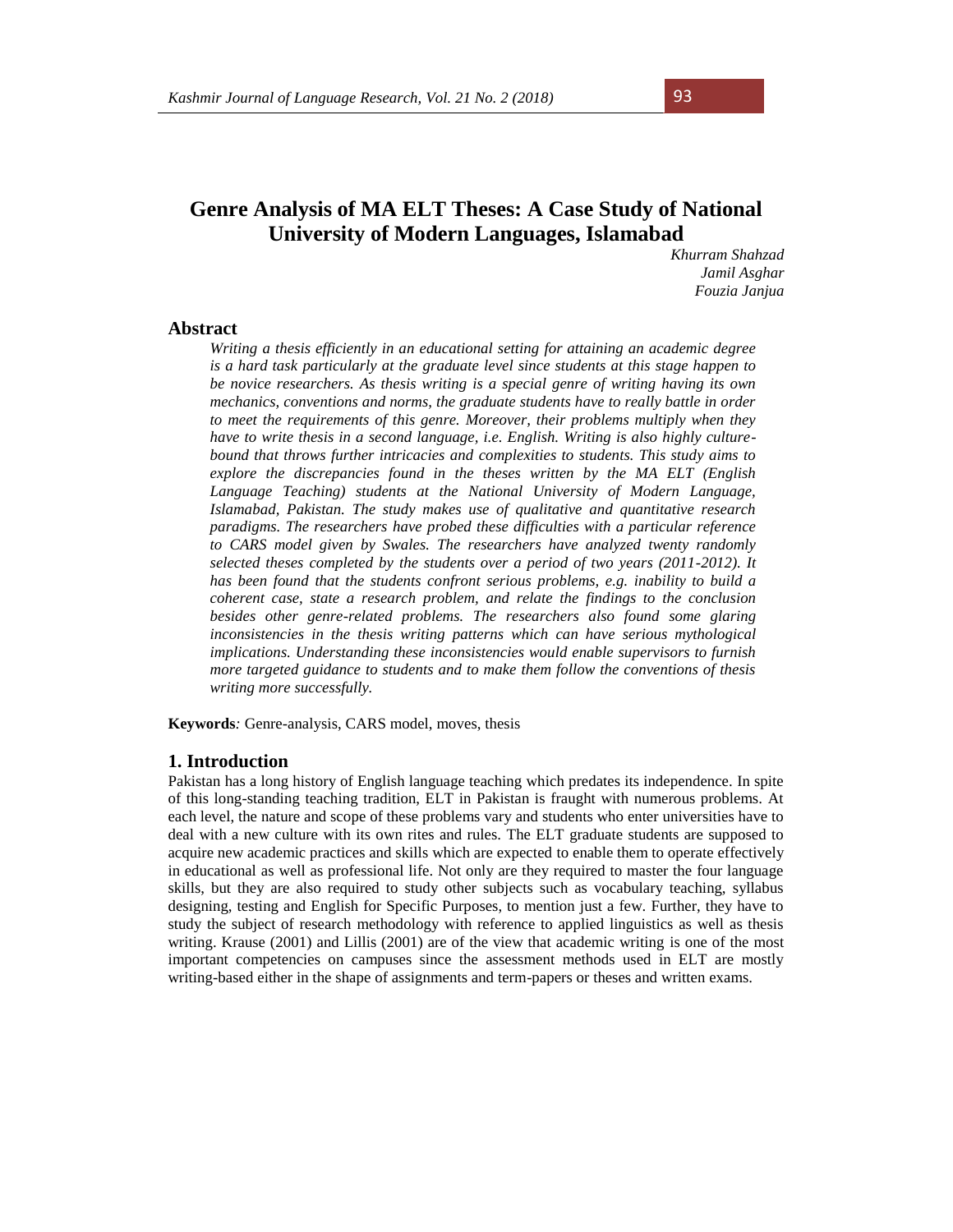In Pakistan, like elsewhere, students are also supposed to produce good written texts such as essays, summaries, theses, and reports in order to display their understanding and internalization of the knowledge (Hyland, 2006; Shahzad, 2017). Moreover, they have to demonstrate their skills to amalgamate and maneuver the knowledge they have acquired during the academic term in order to performance in real world. In this regard, whatever they write have to correspond to the norms and conventions of different genres of writing, chief among them is thesis-writing, which is the topic of the present research. Lillis (2001) maintains that term papers and theses should be evaluated at different levels such as organization and argumentation. Furthermore, another aspect of academic writing is the classic notion of coherence. It proposes that ideas presented in the thesis should hang together. This way the "reader can follow the overall position that the writer takes, the arguments that are given to support the writer's position, and the evidence that the writer provides in support of these arguments" (Paltridge, Harbon, Hirsch, Shen, Stevenson, Phakiti, & Woodrow, 2009, p. 134).

Genre as defined by Swales (2004) and Devitt (2004) is a kind of text which has peculiar and distinct communicative features. It has distinguishing and identifiable conventions and principles of organization and constructions that result in a conventionality of practice by its consumers. The genre of thesis-writing has its own distinct and recognizable sections, functions, organization and content. These discursive practices are usually inter-related. Swales (2004) and Kwan (2006) maintain that the essential preliminary point for a move analysis also known as the analysis of the units of content is to reflect on the purposes or functions of the target genre (chapter) in order to regulate its propositional content, organizational composition and choice of register. It means that students are not only supposed to understand the functions of each sub-genre (chapter) but also know how the content and structure of the theses are functionally related. The discursive practices of thesis writing, furthermore, show that the units of content are denoted as *discourse moves*. These moves are also known as *steps* or *strategies*. Moreover, these discourse moves are categorized into a variety of sub-moves. Students need to understand the exact and appropriate use of these sub-moves in their thesis writing praxis in order to be successful academically and professionally.

#### **1.1 Delimitation**

The study is delimited to the genre analysis of the theses of ELT graduate students at one of the leading universities of Pakistan—National University of Modern Languages (NUML), Islamabad. The study focuses only on two chapters of the theses: *introduction, research methodology,* and *data collection tools*. This research does not survey the relationship between supervisors and supervisees. Nor does it study the problems faced by students while conducting their research.

### **1.2 Objectives of the Study**

The objectives of the study are as follows:

- 1. To investigate the thesis writing practices followed by the ELT graduate students at NUML.
- 2. To find out the ways students state their statements of the problem, objectives, research questions/hypotheses.
- 3. To find out how students elaborate their research methodology.
- 4. To find out how the students develop their data collection tools and draw conclusion.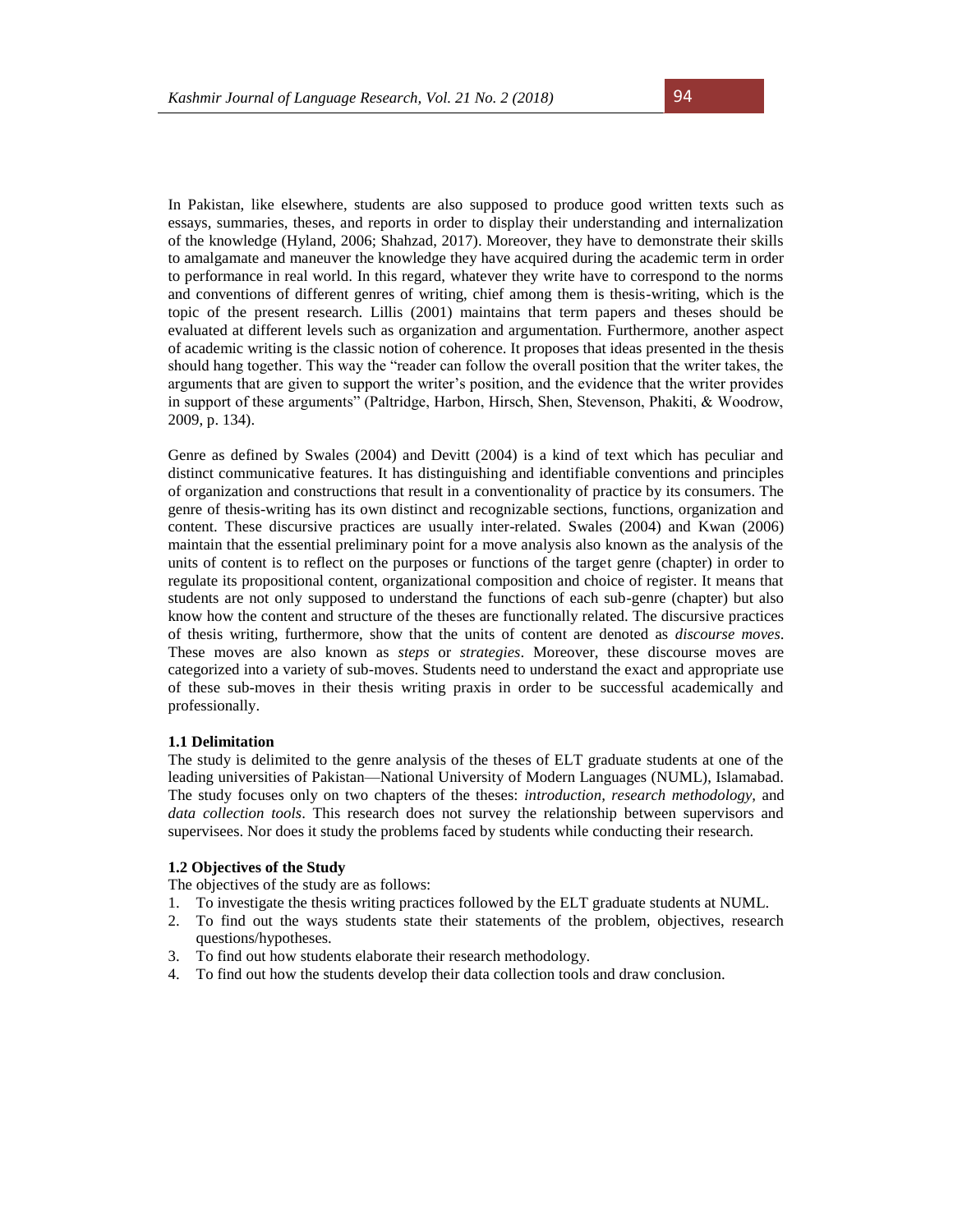#### **1.3 Research Questions**

The research questions are as follows:

- 1. What are the prominent discursive practices used by the ELT graduate students in thesis writing at NUML?
- 2. How do they usually state their research problems, objectives, research questions/hypothesis?
- 3. How much coherence is there in their theses?
- 4. How do they develop their research methodology chapter and data collection tools?

#### **1.4 Significance of the Study**

Approaching writing problems of the students from the perspective of genre analysis is particularly significant in order to better the compositional skills of the graduate researchers*. It will help* them to be clear of the *communicative purposes* of their writing, thus aiding them in the organization of their analysis, interpretation and development of data collection tools. The study will also help students appreciate how the various structural choices interact to achieve the communicative purposes of a genre. The study is expected to help students discover and overcome inconsistencies and discrepancies in thesis writing. The study would also help guide teachers and advisors to pay attention to these typical problems of students and provide them focused assistance so they may produce well-structured and well-patterned theses.

# **2. Literature Review**

A considerable number of writers and researchers have discussed genre analysis with reference to thesis writing. John Swale (2004, p. 47  $\&$  1990, p. 36) maintains that the genre of thesis writing consists of sets of *communicative events*. These communicative events have different constituent parts which share certain "set of communicative purposes". Since academic genre writing is culture specific, its different purposes are identified by the professional associates of the parent discourse community, and thus they form the underlying principles of the genre. He further states that these underlying principles not only form the schematic structure of the discourse but also affect and restrict the choice of style and content. To him, a "communicative purpose is both a privileged criterion and one that operates to keep the scope of a genre as narrowly focused on comparable rhetorical action" (Swale, 1990, p. 58).

As regards the genre of thesis writing and its purpose, its examples reveal different patterns of similarity in terms of content, structure, style and proposed addressees. If all the requirements are met, the associates of the discourse community will consider it a perfect example. Therefore, not only should teachers understand these patterns and ground their courses in these features but students should also develop competence in thesis writing from the viewpoint of genre. However, it is also significantly important to admit that thesis writing is not just one genre as we have different disciplines and correspondingly, we have various set of conventions as well. Therefore, given this multiplicity of disciplines, there is no one-size-fit-all approach which could take into account all the requirements and conventions of thesis writing with reference to different related areas of research. In this way, the job of a teacher is to motivate students to develop competence in the genre of their respective fields of research with the help of basic sets of guidelines (Hyland, 2000).

Hyland (2003) is of the view that the professional associates of the discourse community establish the common traits of the academic writing in that particular discipline. These set principles help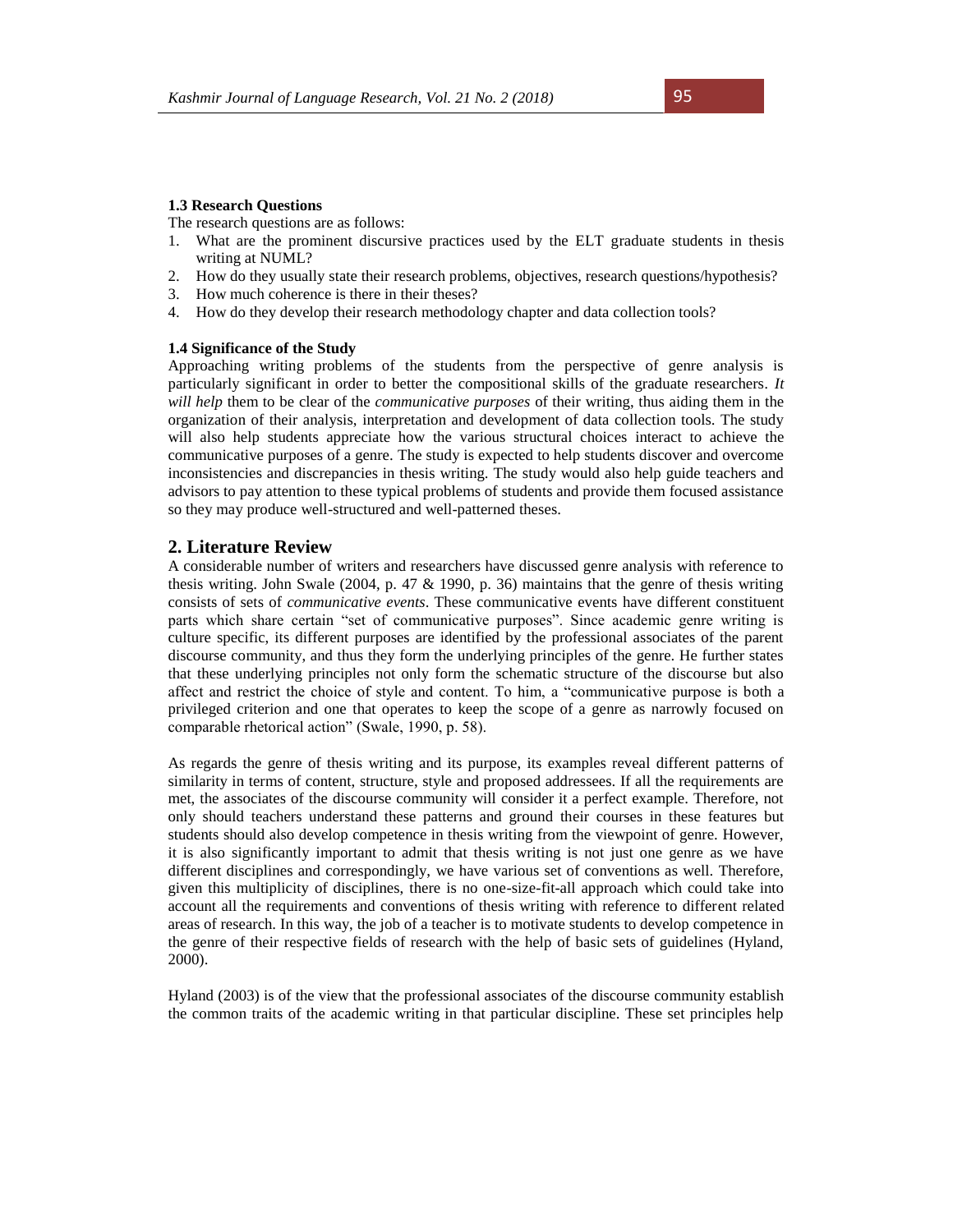guide the *whats* and the *hows* of writing and they also assist readers of that discourse community to interpret and evaluate the writing practices. Thus, we can say that students' approaches to thesis writing are formed as they make their way through the intricacies of the genre(s), fully appreciating what their respective discourse community likes, values and rewards (Bruce, 2008). Swales elaborates the following criteria for genre (1990, p. 44):

- 1. A genre consists of communicative events, which share a set of communicative purposes.
- 2. Examples related to genre differ in their perfectibility.
- 3. Imposition of restraints on the acceptability of content, structure and organization.
- 4. Categorization and organization of genres is a significant source of understanding of a discourse community.

Language has a vital role to play as regards the *communicative events,* for they contain participants, narratives and historico-cultural backgrounds in which discourses are produced, circulated and received. The genre of thesis writing is also considered a class of communicative events as the role of language is well foregrounded in it. The second principle which is about the commonality of communicative purposes is also applicable to the genre of thesis writing as the theses are situated in the domain of research with a shared set of communicative purposes. The third underlying principle of a genre deals with dimensions and attributes which are required to be present in every exemplar of a genre. These attributes and dimensions should not show much disparity in substance, structure and organization (Swales, 1990). The fourth underlying principle of genre is, in fact, its *raison d'etre*. It not only guides about the content, structure and organization, but also informs the researcher about the lexical and syntactic choices and certain constraints on their operations. The last criterion relates to the naming practices of discourse community. Since the associates of discourse community have greater knowledge of the conventions of a genre, they name different sets of communicative events.

Swales (1990) has further elaborated the characteristics of a discourse community. To him, these are:

- 1. It has a generally established set of widespread public purposes.
- 2. It has means of communication which are used by its members.
- 3. It utilizes its participatory apparatuses mainly to give information and feedback.
- 4. It makes use of one or more genres in communication which could promote its aims.
- 5. It has its own terms of reference and jargon.
- 6. It has got a "threshold level" of associates with appropriate qualifications in order to sustain a balance between the experts and the novice members (p, 25).

Having talked about the criteria of genre, Vijay Bhatia describes the following goals of the genre theory (1993):

- 1. It elaborates and characterizes apparently disordered and disorganized world of realities.
- 2. It explains personal motives of the author besides socially acknowledged communicative purposes.
- 3. It makes clear how language is utilized within the socio-pragmatic environment.
- 4. It offers valuable solutions to educational and academic problems.

Bhatia (2002, p. 140) takes the genre of thesis writing as a source of "the knowledge of procedures, practices, and convention that make the text possible and relevant to a particular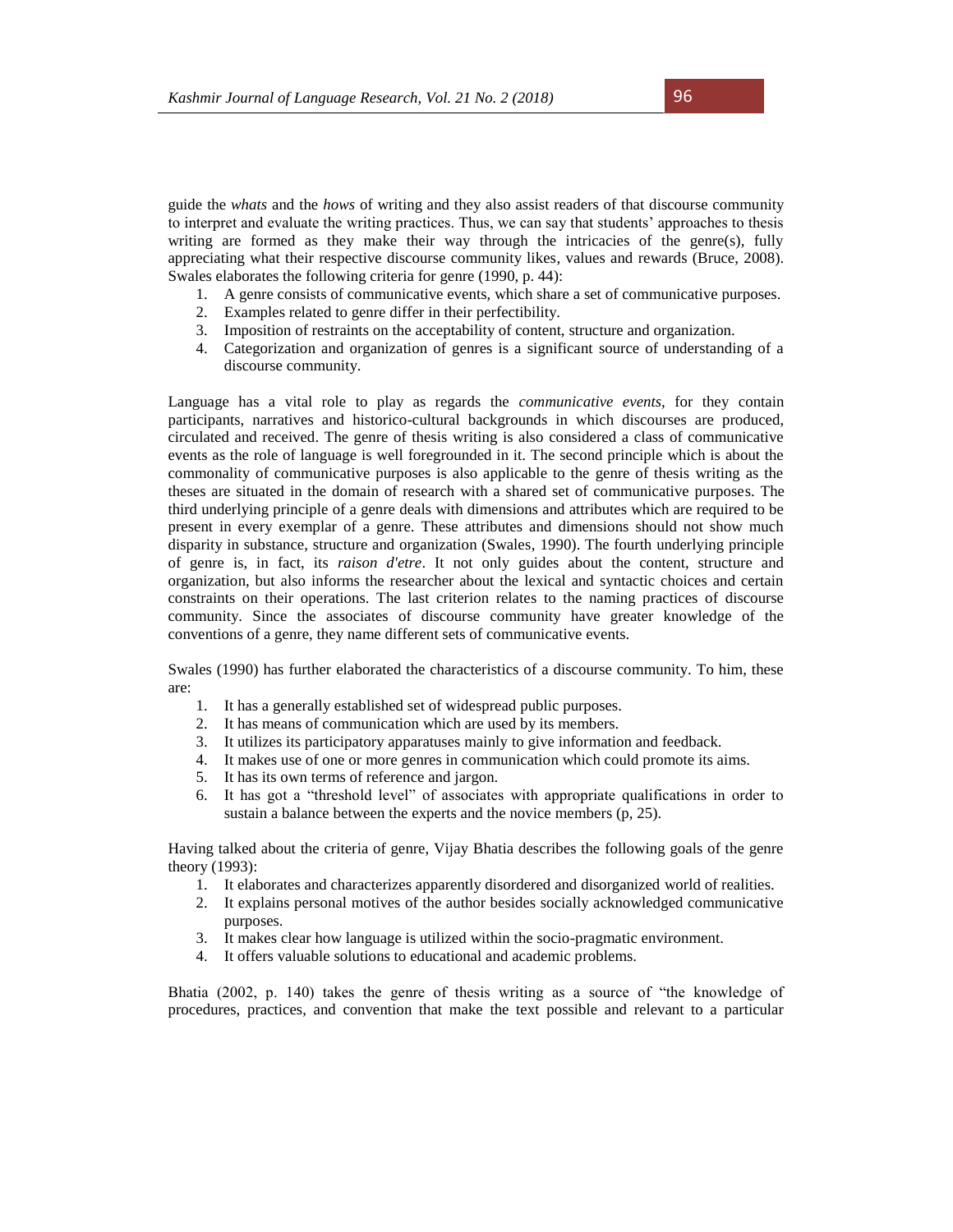socio-rhetorical context". Morley-Warner (2011, p. 45) is of the view that arguments presented in a thesis should proceed, in a logical order, from "introduction through body to conclusion". This in turn will shape the quintessence of coherence of a thesis. Similarly, Paltridge and Starfield (2007) have talked about the traditional-simple and the traditional-complex thesis writing. But, to them, regardless of the type of thesis, the moves employed in thesis writing have to be cohesive and coherent. Or else, they will create no impact on the readers and will not be likely to contribute to the existing knowledge.

# **3. Methodology**

The researchers have used both qualitative and quantitative research to conduct this study. The qualitative approach has been used to provide an interpretivist and experiential framework to the baseline data.

#### **3.1 Sample**

The researchers selected 20 theses written by male and female students which dealt with different sub-fields of ELT. The topics of these theses are given in appendix 1. These students hailed from different parts of the country and belonged to various sub-cultures. These students had the formal instruction for conducting research and writing a thesis. Likewise, they were also instructed in other ELT subjects.

#### **3.2 Conceptual Background**

Though there exist various approaches to study thesis writing, genre analysis is uniquely suited for this purpose. It describes and enlists the organizational features and structures, which the researchers need to comprehend in order to fulfill the requirements of thesis writing. Moreover, Hyland maintains (2009, p. 158) "genre analysis has the potential to offer descriptions and explanations of both texts and the communities that use them".

#### **3.3 Research Design**

This research is primarily a case study where the case is a "single instance of a class of objects or entities" (Nunan, 1992, p. 79). Therefore, the present study is an investigation into this single exemplar, i.e. the thesis writing practices of the ELT graduate students at NUML. The genre of thesis writing is an essential component for MA ELT degree at NUML since the Higher Education Commission of Pakistan (HEC) has made it compulsory. The researchers requested the head of the department for the access to research theses written during 2011 and 2012. In this way, they selected twenty theses submitted by students out of a total number of 35. The researchers coded these theses by giving them numbers from 1 to 20 as they have been enlisted in the appendix for data analysis.

Since it is a case study related to MA ELT students at NUML and the sample size is small, we are not in a position to generalize the following study to a wider population. Moreover, the researchers maintain that the following findings should help guide the prospective practitioners and researchers about the issue (Cohen, Manion & Morrison, 2007). Hence, the research was carried out on the supposition that its readers, university teachers and supervisors, would inspect the results conscientiously and relate the findings to their experiences in order to generate more replicable insights. In this study, the researchers have used the Swales' Model of Rhetorical Moves in Research Articles (CARS), which is as follows: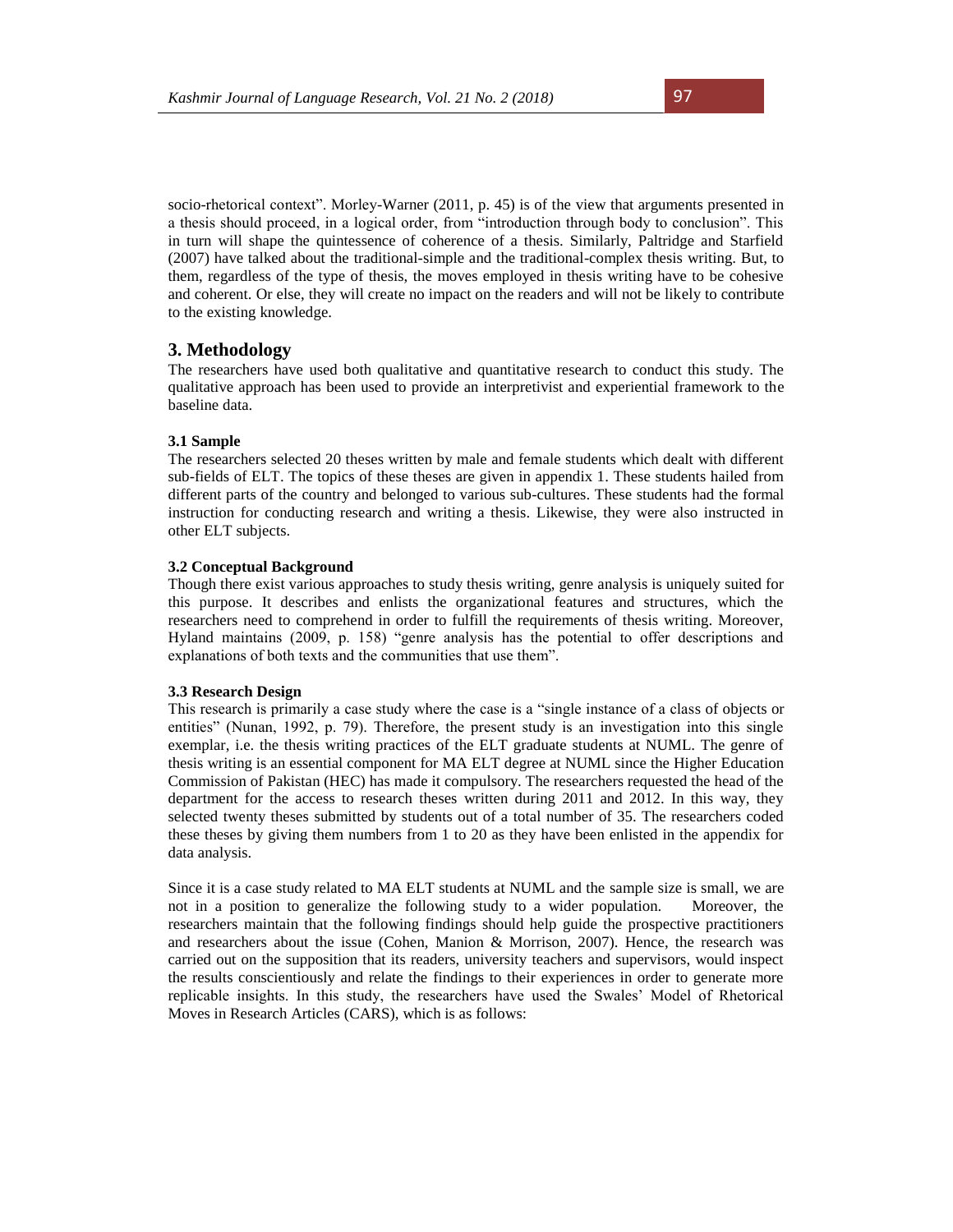# **Move 1. Establishing a territory**

Step 1. Claiming centrality and/or

- Step 2. Making topic generalization(s) and/or
- Step 3. Reviewing items of previous research
- **Move 2. Establishing a niche**
- Step 1A. Counter-claiming or
- Step 1B. Indicating a gap or Step 1C. Question-raising or
- 
- Step 1D. Continuing a tradition

**Move 3. Occupying the niche** Step 1A. Outlining purposes or

- Step 1B. Announcing present research
- Step 2. Announcing principal findings
- Step 3 Indicating Research thesis structure

#### **4. Data analysis**

Taking into consideration Swales' model of genre analysis, the researchers analyzed the data. For this purpose, the introductory chapter of the theses was analyzed as follows:

## **4.1 Analysis: The Introductory Chapters**

The analysis of the introductory chapters of the selected theses has been done below which is based upon this table. All the genre-based moves along with their steps have been charted on the table and their inclusion or exclusion in the theses has also been presented.

|                     | Move 1                                              |                          |                | Move 2                  |              |                |                          | Move 3         |                |              |                        |
|---------------------|-----------------------------------------------------|--------------------------|----------------|-------------------------|--------------|----------------|--------------------------|----------------|----------------|--------------|------------------------|
|                     | Step 1                                              | Step 2                   | Step 3         | Step 1                  | Step 2       | Step 3         | Step 4                   | Step 1         | Step 2         | Step 3       | Step<br>$\overline{4}$ |
| Thesis 1            | $\mathbf{1}$                                        | $\mathbf{1}$             | $-$            | --                      | $\mathbf{1}$ | $\mathbf{1}$   | $\mathbf{1}$             | $\overline{2}$ | $\mathbf{1}$   | $- -$        | $- -$                  |
| Thesis 2            | $\mathbf{1}$                                        | $\overline{2}$           | $- -$          | --                      | $\mathbf{1}$ | $\overline{2}$ | $\mathbf{1}$             | $\overline{2}$ | $\mathbf{1}$   | $- -$        | --                     |
| Thesis 3            | $\mathbf{1}$                                        | $\mathbf{1}$             | $-$            | 1                       | $\mathbf{1}$ | $\overline{4}$ | $-$                      | $\mathbf{1}$   | $\mathbf{1}$   | $-$          | $-$                    |
| Thesis 4            | $\mathbf{1}$                                        | $\overline{\mathbf{c}}$  | $\mathbf{1}$   | $\mathbf{1}$            | --           | $\mathbf{1}$   | $\mathbf{1}$             | $\mathbf{1}$   | $\mathbf{1}$   | $- -$        | --                     |
| Thesis <sub>5</sub> | $\mathbf{1}$                                        | $\mathbf{1}$             | $-$            | --                      | --           | $\mathbf{1}$   | $\mathbf{1}$             | $\overline{2}$ | $\mathbf{1}$   | --           | --                     |
| Thesis 6            | $- -$                                               | $- -$                    | $\mathbf{1}$   | $\mathbf{1}$            | $\mathbf{1}$ | $\mathbf{1}$   | --                       | 3              | $\mathbf{1}$   | $\mathbf{1}$ | $\mathbf{1}$           |
| Thesis 7            | --                                                  | 1                        | $\mathbf{1}$   | $- -$                   | $\mathbf{1}$ | $\overline{2}$ | $\mathbf{1}$             | $-$            | --             | --           | $-$                    |
| Thesis 8            | $\qquad \qquad -$                                   | $\overline{\phantom{a}}$ | $\mathbf{1}$   | --                      | $\mathbf{1}$ | $\mathbf{1}$   | $\overline{\phantom{a}}$ | 3              | $\mathbf{1}$   | $-$          | $-$                    |
| Thesis 9            | $\mathbf{1}$                                        | $\mathbf{1}$             | $\mathbf{1}$   | $\mathbf{1}$            | $\mathbf{1}$ | $\overline{4}$ | --                       | 5              | $\mathbf{1}$   | $- -$        | --                     |
| Thesis 10           | $-$                                                 | $\overline{2}$           | 3              | --                      | --           | $\mathbf{1}$   | $\mathbf{1}$             | $-$            | $-$            | $-$          | --                     |
| Thesis 11           | --                                                  | $\mathbf{1}$             | $- -$          | --                      | $\mathbf{1}$ | $\mathbf{1}$   | --                       | --             | --             | $- -$        | $- -$                  |
| Thesis 12           | $\hspace{0.05cm}$ – $\hspace{0.05cm}$               | $\overline{4}$           | $- -$          | --                      | $\mathbf{1}$ | $\mathbf{1}$   | $\mathbf{1}$             | 6              | $\mathbf{1}$   | $- -$        | --                     |
| Thesis 13           | 1                                                   | $\overline{2}$           | $\mathbf{1}$   | --                      | --           | $\mathbf{1}$   | 3                        | $- -$          | $\overline{4}$ | 1            | $- -$                  |
| Thesis 14           | $\overline{2}$                                      | 3                        | $\mathbf{1}$   | $\mathbf{1}$            | --           | --             | $\mathbf{1}$             | $\overline{4}$ | $\overline{2}$ | --           | --                     |
| Thesis 15           | $\overline{2}$                                      | 1                        | $\overline{4}$ | $\overline{\mathbf{2}}$ | 1            | --             | 1                        | $\overline{2}$ | 3              | 1            | $\mathbf{1}$           |
| Thesis 16           | $- -$                                               | $\mathbf{1}$             | $\overline{2}$ | 3                       | $\mathbf{1}$ | --             | $\mathbf{1}$             | $\overline{2}$ | 3              | $\mathbf{1}$ | $\mathbf{1}$           |
| Thesis 17           | $\hspace{0.05cm} -\hspace{0.05cm} -\hspace{0.05cm}$ | $\overline{2}$           | $-$            | --                      | --           | $- -$          | $-$                      | $-$            | $-$            | $-$          | $- -$                  |
| Thesis 18           | $- -$                                               | $\mathbf{1}$             | $\mathbf{1}$   | --                      | $\mathbf{1}$ | $\mathbf{1}$   | --                       | $\overline{2}$ | $\mathbf{1}$   | $- -$        | --                     |
| Thesis 19           | $\overline{2}$                                      | $\overline{2}$           | --             | $- -$                   | $\mathbf{1}$ | $- -$          | $\mathbf{1}$             | 3              | $-$            |              | --                     |
| Thesis 20           | $\mathbf{1}$                                        | $\mathbf{1}$             | $\overline{2}$ | --                      | $\mathbf{1}$ | --             | $\mathbf{1}$             | $\overline{2}$ | $\mathbf{1}$   | $\mathbf{1}$ | --                     |

As the table shows that all twenty theses did not have all the genre moves proposed by Swales which they were supposed to have. Besides, the genre moves which were present in the theses did not follow the sequence given by Swales. Some of the moves were repeated over and over again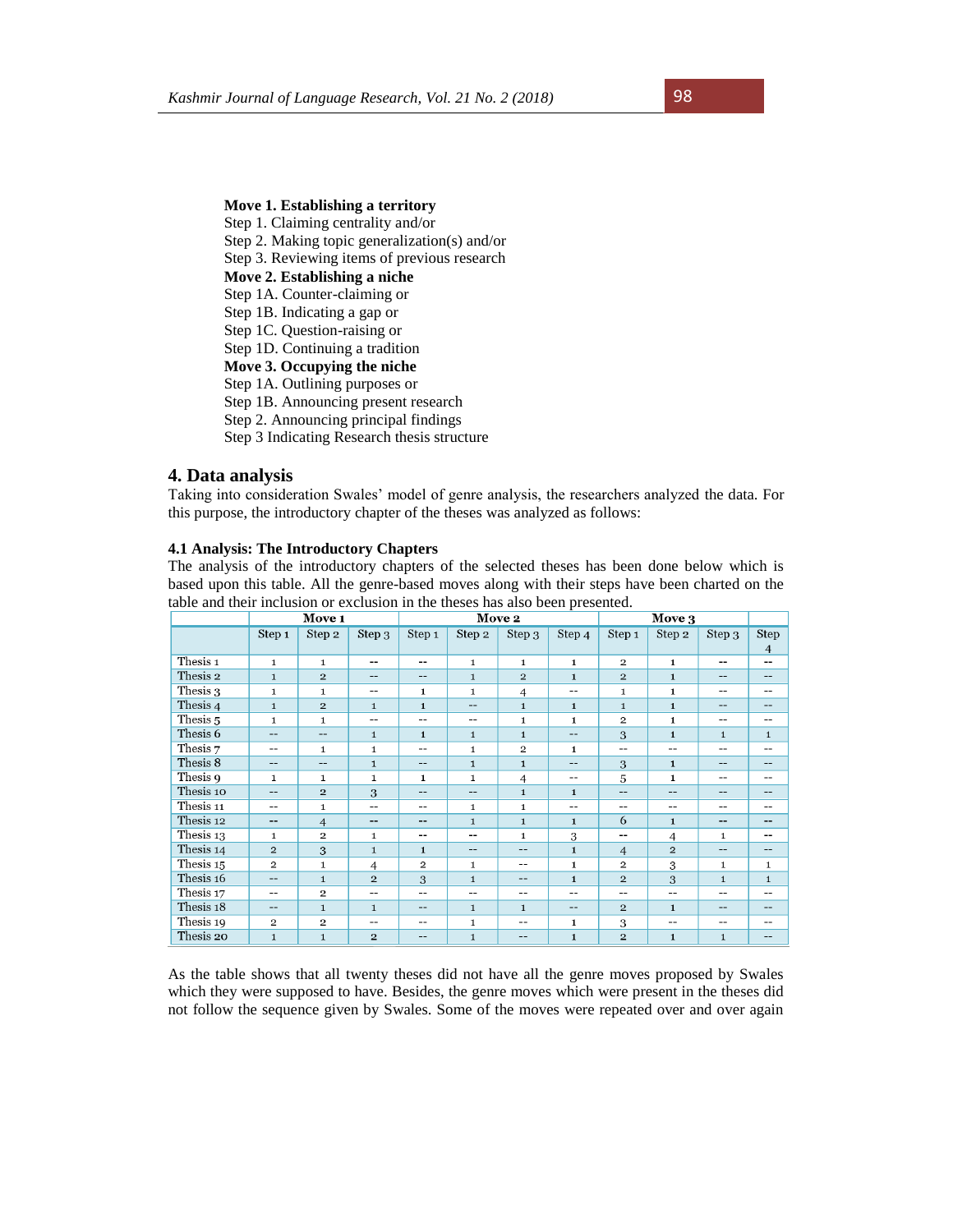and, at the same time, some of the essential moves were missing altogether. The table shows that in move *three* of the introductory chapter, the third and fourth steps are mostly missing. For example, the heading "Significance of the Study" usually came after the "Objectives of the Study" and before the "Research Questions" whereas some of the theses had the heading "Significance of the Study" after the "Research Questions". Similarly, in certain other theses, the "Delimitation of the Study" was stated after "the Objectives of the Study".

The table also shows a wide array of discipline-based (i.e. research) writing practices. Following the CARS model, one can also detect the organizational patterns recurrently found in the theses of students at NUML. But most of these patterns show a major lacuna, i.e. demonstrating how the introductory chapters fit within the broader structure of the study. Some of the student seem to have successfully establish the territory (e.g. theses 4, 9, 20, etc.), but failed to occupy the niche. Some others, interestingly seem to have successfully occupy the niche without establishing a territory (e.g. theses 14, 15, 18, etc.). However, it is very rare that one could see a student going by all the moves and steps sequentially and successfully. The table also illustrates some of the patterns in which, though the niche was successfully established, it was not adequately occupied (e.g. theses 11, 13, 18, etc.). This is how the table enables us to bring forth an important generalization: though sometimes students may succeed in applying certain moves and steps to their writing practices, they mostly do it unconsciously and with an inadequate knowledge of the writing conventions premised upon Swales' model.

In the first chapter of all the twenty theses, the sub-genres within the (main) genre had lengthy, circumlocutory and recursive discussions about the various aspects of the research topic. Most of these documents had irrelevant headings in the first chapter. These headings had nothing to do with the research topic as such. Moreover, some of the headings were repeated after a few pages in the same (first) chapter. For example, the topic of thesis 1 was: "The Role of IRI [Interactive Radio Instruction] in Improving Speaking Skills" and it began with the heading "Importance of English Language". Interestingly, the same heading repeated after five pages with almost the same discussion. The topic of thesis 2 was: "A Comparative Study of Pakistani and British English" and in this thesis the researcher started enumerating at length the problems of the Pakistani students while learning English, e.g., the researcher began with such headings as: "Syllabus", "Interference by Parents", "Lack of Motivation", "Influences of Mother Language", "Incapable Teachers", etc.

Moreover, as far as the sub-genre of thesis, i.e. the introductory chapter, is concerned, the researchers did not find any coherence in it. There were huge gaps between the objectives of the study and research questions/hypotheses. For instance, the thesis "Teaching of the English Language through Collaborative Language Techniques", which seems to be an experimental study, states the objectives of the study as follows: (1) "to evaluate the effectiveness of using collaborative language learning and teaching techniques, (2) to promote the use of these techniques". Another thesis about a comparative study of Pakistani and British English, the researcher stated the objectives: (1) "Students come to know the about British [sic] and its dialect Pakistani English, (2) Students come to know about vocabulary used in British and Pakistani English and their sense of usage". The research questions for this thesis ran: (1) "Do students know the difference between British and Pakistani English? (2) Are students aware about their vocabulary used in both languages?" It is not difficult to discern the gap between the research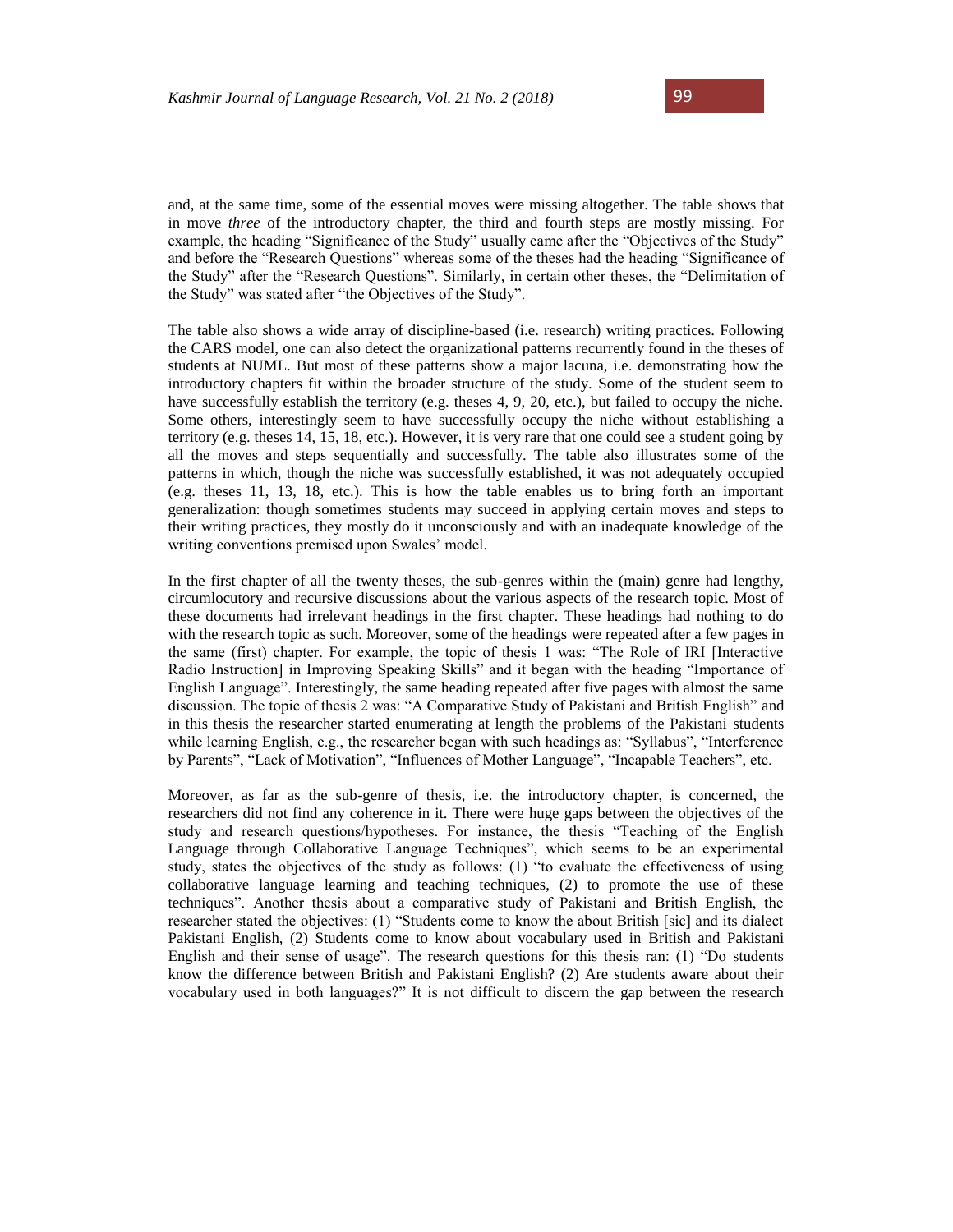objectives and the research questions. This leads to a confounding of the genre moves by violating their sequence which, in turn, results in an absence of coherence.

Another researcher stated the hypothesis as follows: "Powerpoint Presentations are Effective in Teaching Appearance Description at Foundation Level at NUML", whereas he described his research objectives as follows: "To measure the effectiveness of Powerpoint presentations as teaching aids for learning vocabulary of appearance description". In this instance, the research objective presupposes the effectiveness of the Powerpoint presentations which is not what is spelled out by the topic. One of the researchers who selected to evaluate the  $6<sup>th</sup>$  grade English textbooks stated the research objective: "To find out whether speaking and listening skills are ignored because according to curriculum objectives evaluation only 10 percent weightage is given to these skills [sic]". For this objective to achieve, the researcher set the following research question: "To what extent does the  $6<sup>th</sup>$  grade English textbooks meet the specific objectives set for the students of that level for developing listening and speaking skills?" One can easily find out the extremely circumlocutory and iterative nature of the research question and a discrepancy between the objective and the topic.

Similarly, another researcher selected the topic: "Teaching Vocabulary with the Language Games through Flashcards at Elementary Level". In this thesis also the objectives did not align with the research question. The research question ran: "What is the effect of using flashcard games in a language class while teaching new vocabulary items?" On the other hand, the objective read: "To compare and contrast the results and game-based teaching to reveal the effects of flashcards in vocabulary teaching [sic]". Another researcher stated the research question: "How the students' aural performance is developed through teachers' useful practices of interpersonal skills [sic]?" Contrarily, the research objective read: "To check the effect [of] interpersonal skills of teachers in the development of aural skills of students for secondary level".

Hence, it can be concluded from the preceding discussion that the discursive moves of genre writing are not stated as they ought to be stated as per Swales' coherence model (1990). This lack of coherence affects the *communicative purposes* of most of the theses which do not turn out to be unified entities semantically as well as functionally. Besides, the circumlocutory nature of language used by the researchers prevents these documents from appearing as syntagm of discursively defined—linguistic units (phrases, clauses, sentences).

### **4.2 Analysis: The Methodology Chapters and Research Tools**

In the methodology chapters of the theses also, the researchers found many discontinuities and gaps. In most of the theses, this chapter lacked design, structure and a coherence of moves and sub-genres. Most of the time, the moves just serve the purpose of headings and subheadings. The research methods and the data collection tools do not quite match with the topics, objectives and research questions.

For example, in a thesis titled as "Role of IRI in Improving Speaking Skill at  $5<sup>th</sup>$  Grade", the student stated the research objective: "How long IRI is helpful to speak Standard English language properly and smoothly". This violates the genre conventions of a research objective as it should not be in the form of a question. Now look at its research question: "Is IRI program fulfilling the needs of the learners of Federal Government Girls' Middle School Bharakahu, Islamabad?" Here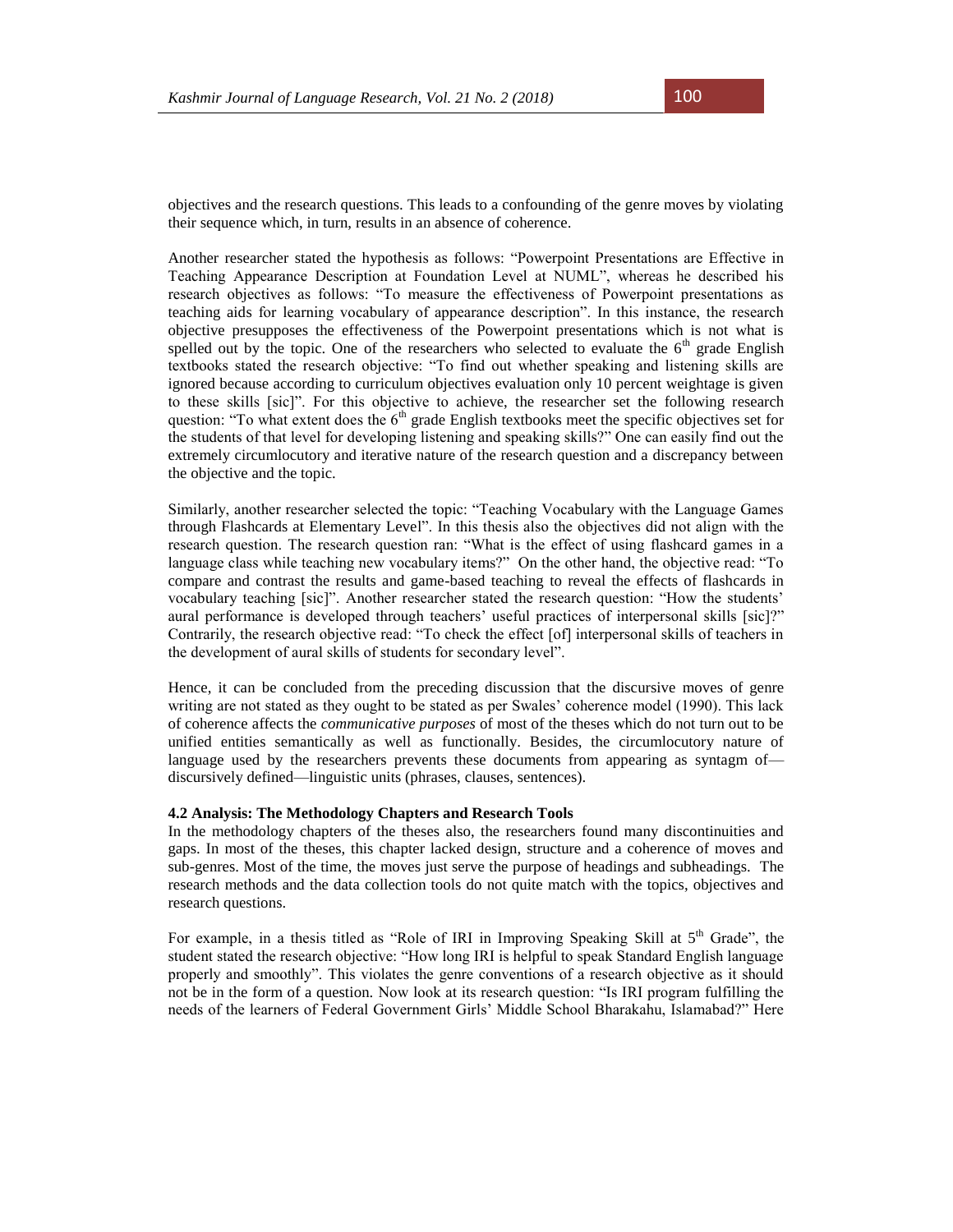also the genre conventions of a research question are being violated as a research question should be a *wh—* question. Besides, under the heading "Significance of the Study", the researcher wrote this paragraph:

This research is going to evaluate the role of IRI in improving the speaking skills of the students. The speaking skills are very important skills and constitute an important part of our linguistic competence. Without well rounded speaking skills, our ability to use language is questionable.

Once again it can be clearly seen that as per the genre conventions, this is not the way to write the significance of the study as it does not signify the topic of research. It is broad and general. The methodology of the study was stated in an unsalvageable way:

This research methodology is qualitative, but there is quantitative analysis as well. This research follows the paradigm and survey method to be used for this research. The researcher has used questionnaires, observation, pre-test and post-test for the collection of the data. As far as data analysis was concerned, the statistical treatment percentage method is used [sic].

This way of describing a research methodology is quite problematic, sketchy and esoteric. Once again, the researcher is disregarding the important genre conventions, which characterize the writing of research methodology. One can only conjecture as to the exact meaning of "the statistical treatment percentage method". Similarly, what the rationale for so much inclusion is: qualitative paradigm, quantitative analysis, questionnaires, observations, pre-tests, post-tests. The research might have viable rationale but that has not been made clear here. This is a case of skipping the essential genre moves which, in turn, results in the production of an incoherent research discourse.

In another thesis titled "A Comparative Study of Pakistani and British English", the researcher wrote a very long chapter on methodology, discussing qualitative and quantitative approaches, comparative study and survey approach at length. The researcher enlisted the benefits of these approaches extensively. The researcher stated on page 34 for example:

There are basic six types of researches and the researcher has adopted descriptive paradigm. The researcher has selected it along with some aspects of the causalcomparative and qualitative study.

Similarly, on page 37, the researcher said: "The researcher has selected a combination of qualitative and quantitative paradigms to maximize the scope of his research". Nonetheless, on page 40 the researcher stated that the "field-survey method had been used to collect data". Later on, the researcher in the study also used the questionnaires to collect the data. The problem with this thesis is that although the researcher has lavishly employed a volley of big nomenclatures, the trajectory of investigation is not determined at all. Likewise, in one of the theses titled "Teaching Reading Skills through Novel as a Text at Primary Level", the researcher claimed to have used lesson plans as research tool. However, nowhere is it made clear as to how exactly the data will be analyzed. The same problem characterized another thesis titled "Teaching Vocabulary with Language Games through Flashcards at Elementary Level" in which the researcher maintained: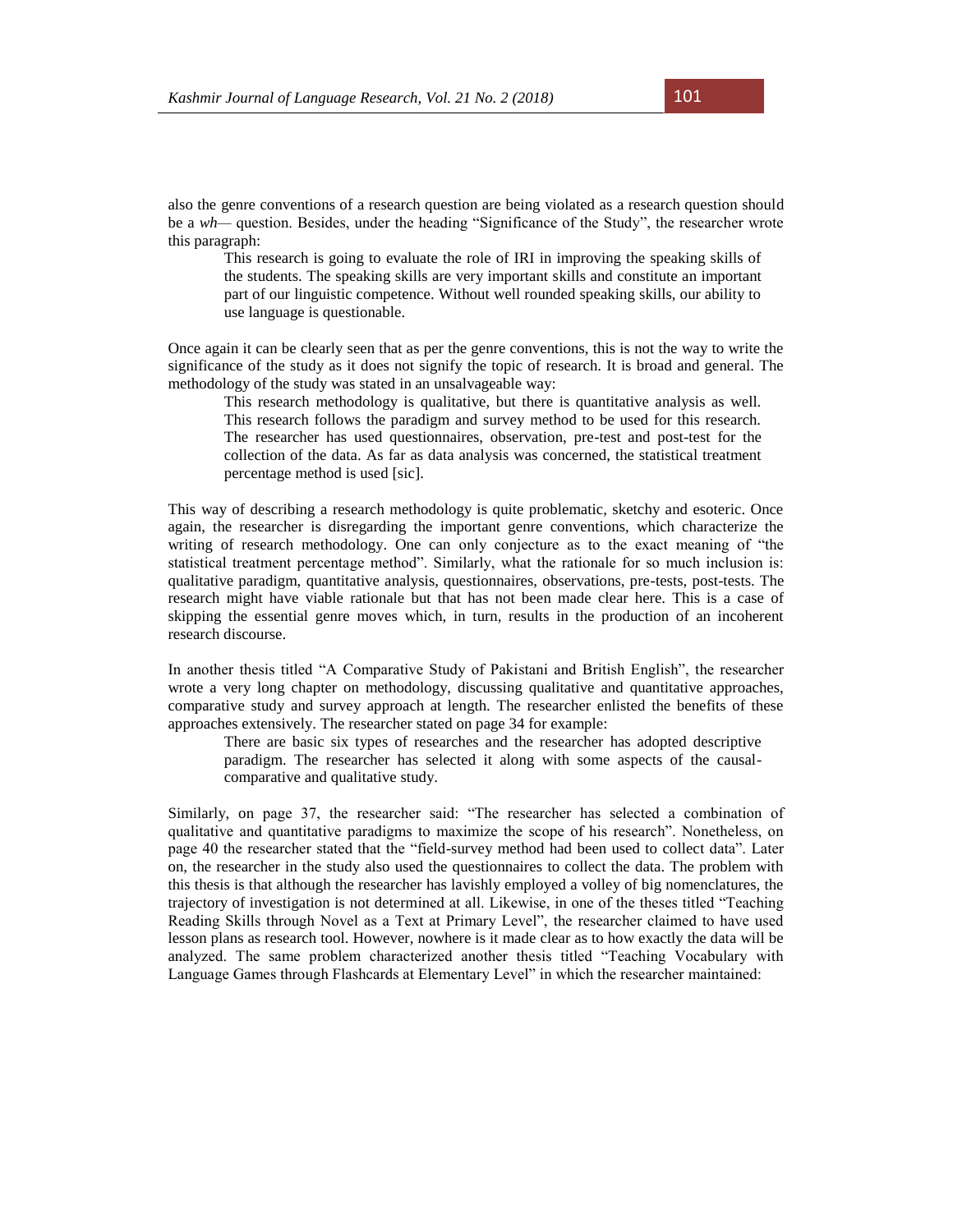The required data was collected step by step to achieve the objectives. The researcher distributed the pre-tests. After teaching through lesson plans the post-tests among the respondents were distributed.

However, the researcher did not state how data were collected and analyzed. Likewise, the thesis "An Evaluative Study of the English Textbook at  $6<sup>th</sup>$  Grade in Federal Government Secondary schools with a Focus on Listening and Speaking Skills" suffered from serious methodological problems. The researcher designed the questionnaire which had the following statements on it:

- The textbook fulfills the general objectives of ELT in Pakistan.
- The textbook fulfills the general objectives of ELT at elementary level.
- The textbook objectives are related to learner's needs and interests.
- The textbook objectives are clear and precise.
- $\blacksquare$  The textbook objectives suite the level of  $6<sup>th</sup>$  graders.
- The topics covered in the textbook allow the students to think critically and avoid potentially embarrassing and disturbing topics.

Each of these statements was followed by three options: (1) Yes (2) No (3) Undecided. One wonders what these statements have to do with listening and speaking skills. Even worse, in the thesis titled "Role of IRI in Improving Speaking Skills at the Fifth Grade", the researcher used a questionnaire with such statements:

- I learn speaking lesson in less time if it is taught through the IRI program.
- IRI helps not only in improving the speaking skills of the students but also their listening skills.

Each of these statements was followed by such bizarre options: (1) Very satisfied (2) Satisfied (3) Don't know (4) Dissatisfied (5) Very dissatisfied. The lacuna between the statements and the option needs no elaboration. So, what is demonstrated from this genre analysis of the methodology chapters of theses is that mostly the data collection tools and procedures did not match with the moves of thesis writing. A considerable number of researchers did not seem to have clear idea as to how to construct and administer the research instruments.

# **5. Discussion and Conclusion**

Having analyzed the data, the researchers would like to discuss it in the light of Swales' model of genre moves. Most of the studies did not have the essential moves of the genre of thesis writing. In certain cases, the moves were present but they were not in the right sequence. Even the vertical arrangement of these moves was problematic as most of the sub-genre moves were placed under the wrong headings. The introductory chapters did not have clearly stated methodology regarding the overall scheme of genre moves and a certain number of moves were not in sync with the broader methodology of the theses.

In some cases, the researchers found huge discontinuities and lacunae between the research topics and the methodology employed, i.e., the topic, for instance, necessitates some kind of experimental study and the researcher was using filed-surveys. In some of the cases, the data collection tools used by the researchers were also inadequate and flawed. The gaps between the research questions and the objectives were also noted. Sometimes the research questions immediately followed by the objectives and sometimes they were at wide variance. All of these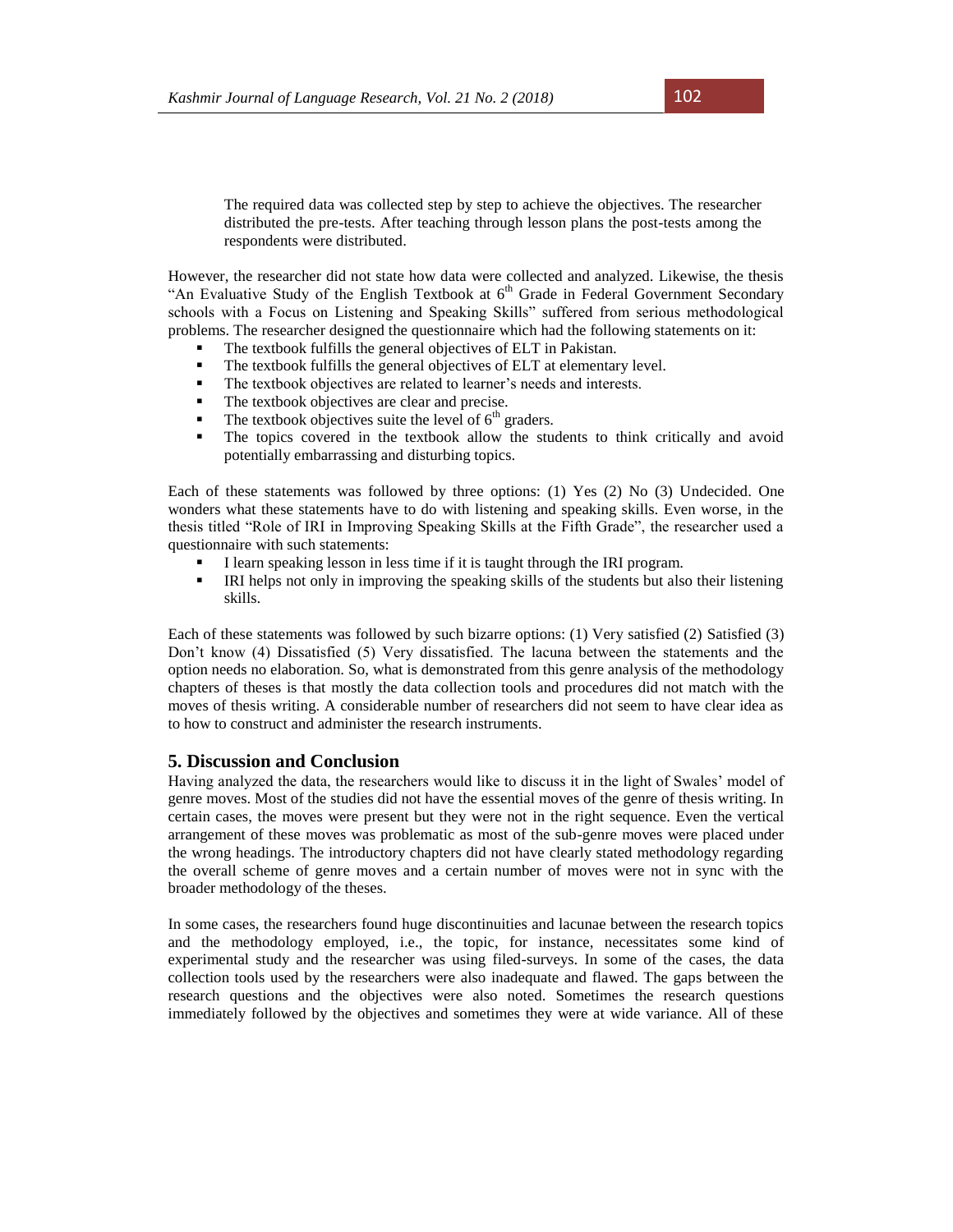moves are very far-reaching when viewed from the perspective of genre analysis. Some of the researchers also included the moves which were largely irrelevant. Sometimes there were additional moves included by the students due to the disciplinary requirements.

Besides all these methodological and technical aspects, what complicates the situation manifold are the serious language issues faced by the researchers. A considerable number of researchers used structures which were ungrammatical, asyntactic and circumlocutory. This is evidenced from the excerpts given above from the theses of the students. What makes the grammatical issues of the students more alarming is the fact that Swales' approach to move-analysis is located in the larger framework of ELT which places considerable emphasis on the notion of correctness. This, among other things, affected the overall coherence and the quality of the syntax of most of the theses. Poorly designed questionnaires having questionable validity and reliability are yet another problem in most of the theses.

Similarly, major violations of the genre conventions have also been traced in the methodology chapters. Some of the essential genre moves were skipped and the discursive scheme of certain others was disrupted which affected the methodological trajectory of the research. Theses not having the required number of genre moves are likely to have structural lacunae and discontinuities. Structuralist theorists define genre as a set of expectation that a reader brings with him/her while dealing with a text. These expectations constitute important part of all the interpersonal negotiations taking place within a discourse community (Lee, 2016). In most of the cases discussed above, these expectations of the reader are likely to get thwarted given the cyclic, convoluted sequencing of moves.

The move-based genre analysis of the theses shows that quite a few documents are not likely to meet the expectations of the readers (i.e., fellow researchers, students and scholars). This, in turn, is likely to have serious implications for the interpersonal negotiations of the discourse community, i.e. the ELT department, National University of Modern Languages. Disturbing the proper sequencing of the moves (headings) or making them mutually incompatible by putting irrelevant details under them has led to a subversion of genre codes and conventions.

It has been seen how the specific communicative functions, supposed to be performed by different genre-related codes and moves, get largely affected not following the move pattern. It is also noticeable in the data analyzed above that the relationship between moves and steps is poorly conceptualized by the students (if it is conceptualized at all). As per Swales' theorization, the steps have to be subsumed under the moves and by virtue of this placement they should be generic. This is a crucial distinction but in many of the cases studied here, it gets obliterated.

Moreover, these codes and expectations govern the knowledge of discourses and at the same times define their generic boundaries. Therefore, a sufficient regard for them is important in order to keep the institutional recognition of knowledge discourse intact. This is true of all the societal discourses as well.

The social occasions of which texts are a part have a fundamentally important effect on texts. The characteristic features and structures of those situations and the purposes of the participants have their effects on the form of the texts which are constructed in those situations, which are always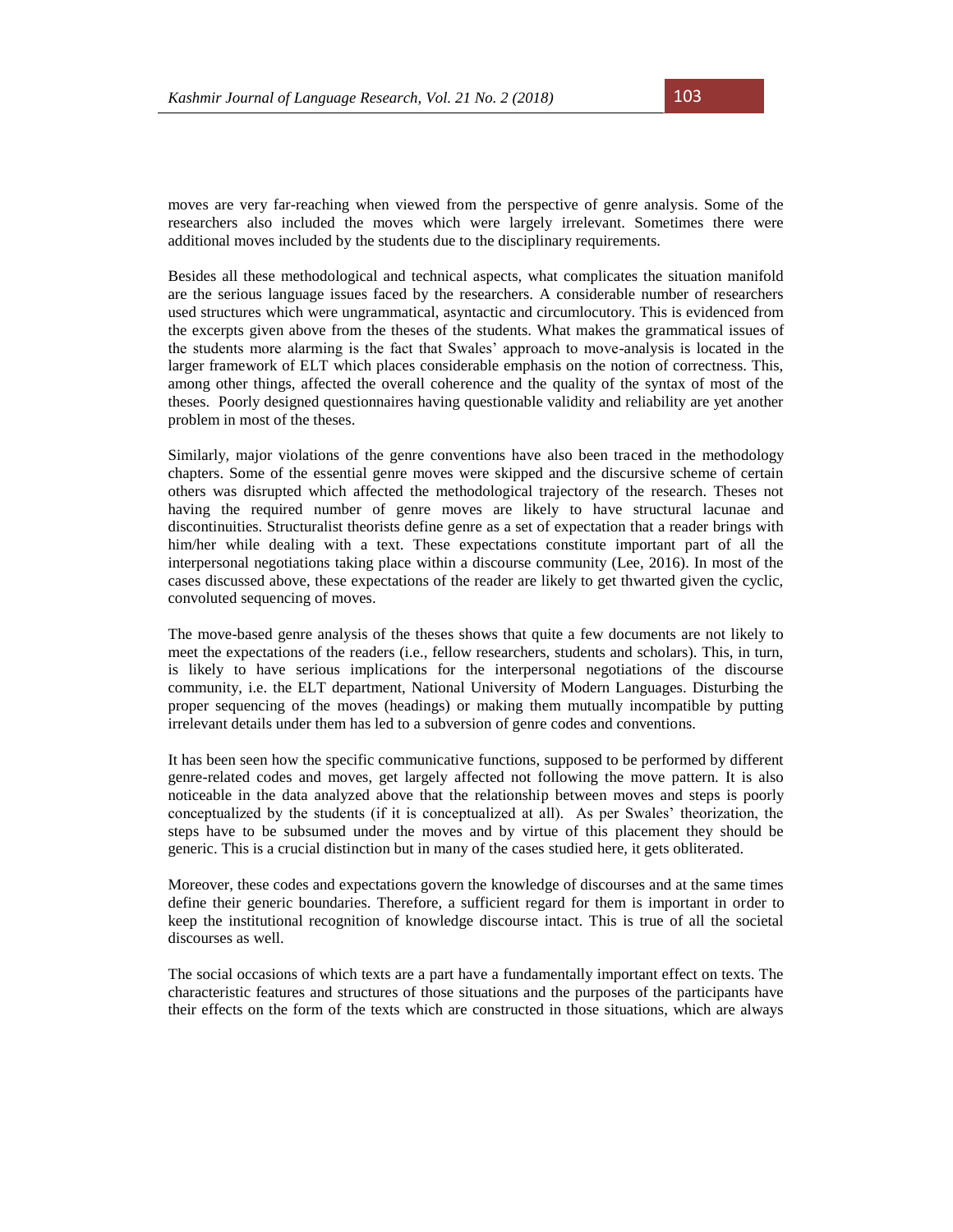conventional. That is, the occasions on which we interact, the social relations which we contract, are conventionalized and structured, more or less thoroughly, depending on the kind of situation it is. They range from entirely formulaic and ritualized occasions, such as royal weddings, committee meetings, to family rituals such as breakfast or barbecues or fights over who is to do the dishes. Other, probably fewer occasions are less ritualized, less formulaic; casual conversations may be an example.

Similarly, the discourse community of ELT research has its own text structure, syntax and lexis which are actualized by a conventional sequencing of the genre moves. Obviously there might well be certain situational variables but they are not likely to disturb this sequencing in most of the cases (or, at least, not the cases discussed above). Therefore, it is paramount for the researchers to take care of the generic arrangement of their discourses in order to fulfill their communicative purposes in a systemic way.

# **References**

Bhatia, V. (1993). *Analyzing genre: Language use in professional settings*. London: Longman Bhatia, V. (2002). Applied genre analysis: a multi-perspective model. *Ibérica: Revista de la* 

- *Asociación Europea de Lenguas para Fines Específicos (AELFE)*, (4), 3-19.
- Bruce, I. (2008). *Academic writing and genre: a systematic analysis*. London: Continuum.
- Chilton, P. & Schaffner, C. (2002). *Politics as text and talk: analytic approaches to political discourse*. Amsterdam/Philadelphia: John Benjamins.
- Cohen, L., Manion, L., & Morrison, K. (2013). *Research methods in education*. Routledge.
- Devitt, J. A. (2004). *Writing genres: Rhetorical philosophy and theory*. Carbondale: SIU Press.
- Flowerdew, J. (2015). John Swales's approach to pedagogy in Genre Analysis: A perspective from 25 years on. *Journal of English for Academic Purposes*, 19, 102-112.
- Hardy, J. A., & Friginal, E. (2016). Genre variation in student writing: A multi-dimensional analysis. *Journal of English for Academic Purposes*, *22*, 119-131.
- Hyland, K. (2000). *Disciplinary discourses: Social interactions in academic writing*. London: Longman.
- Hyland, K. (2003). *Second language writing*. New York: Cambridge University Press.
- Hyland, K. (2006). *English for academic purposes: An advanced resource book*. London: Routledge.
- Hyland, K. (2009). *Academic discourse*. London: Continuum.
- Krause, K. L. (2001). The university essay writing experience: a pathway for academic integration during transition. *Higher Education Research and Development*, *20*(2), 147-168.
- Kwan, B. S. (2006). The schematic structure of literature reviews in doctoral theses of applied linguistics. *English for Specific Purposes*, *25*(1), 30-55.
- Lee, J. J. (2016). "There's intentionality behind it…": A genre analysis of EAP classroom lessons. *Journal of English for Academic Purposes*.
- Lillis, T. (2001). *Language, literacy and access to higher education*. London: Routledge.
- Morley-Warner, T. (2010). *Academic Writing is--: A Guide to Writing in a University Context*. Association for Academic Language and Learning.
- Nunan, D. (1992). *Research methods in language learning*. Cambridge, UK: Cambridge University Press.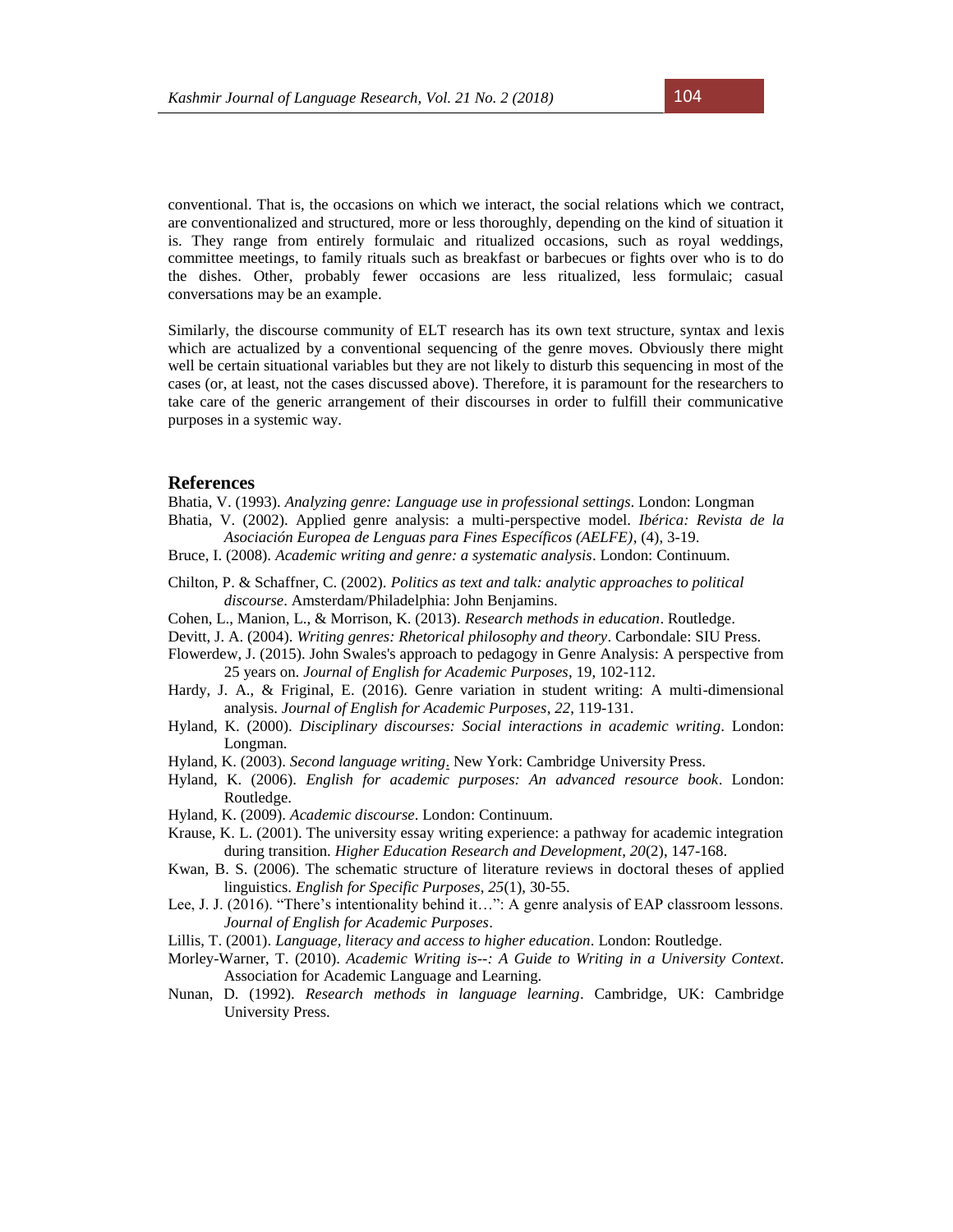- Paltridge, B., L. Harbon, D. Hirsh, A. Phakiti, H. Shen, M. Stevenson and L. Woodrow (2009). *Teaching academic writing: An introduction for the second language classroom*. Ann Arbor: University of Michigan Press.
- Paltridge, B., & Starfield, S. (2007). *Thesis and dissertation writing in a second language: A handbook for supervisors*. Routledge.
- Shahzad, K. (2017). *Analyzing English language teaching and testing practices in developing discourse competence in essay writing*. An unpublished thesis. International Islamic University, Islamabad.
- Swales, J. (1990). *Genre analysis: English in academic and research settings*. Cambridge University Press.

Swales, J. (2004). *Research genres: Explorations and applications*. Ernst Klett Sprachen.